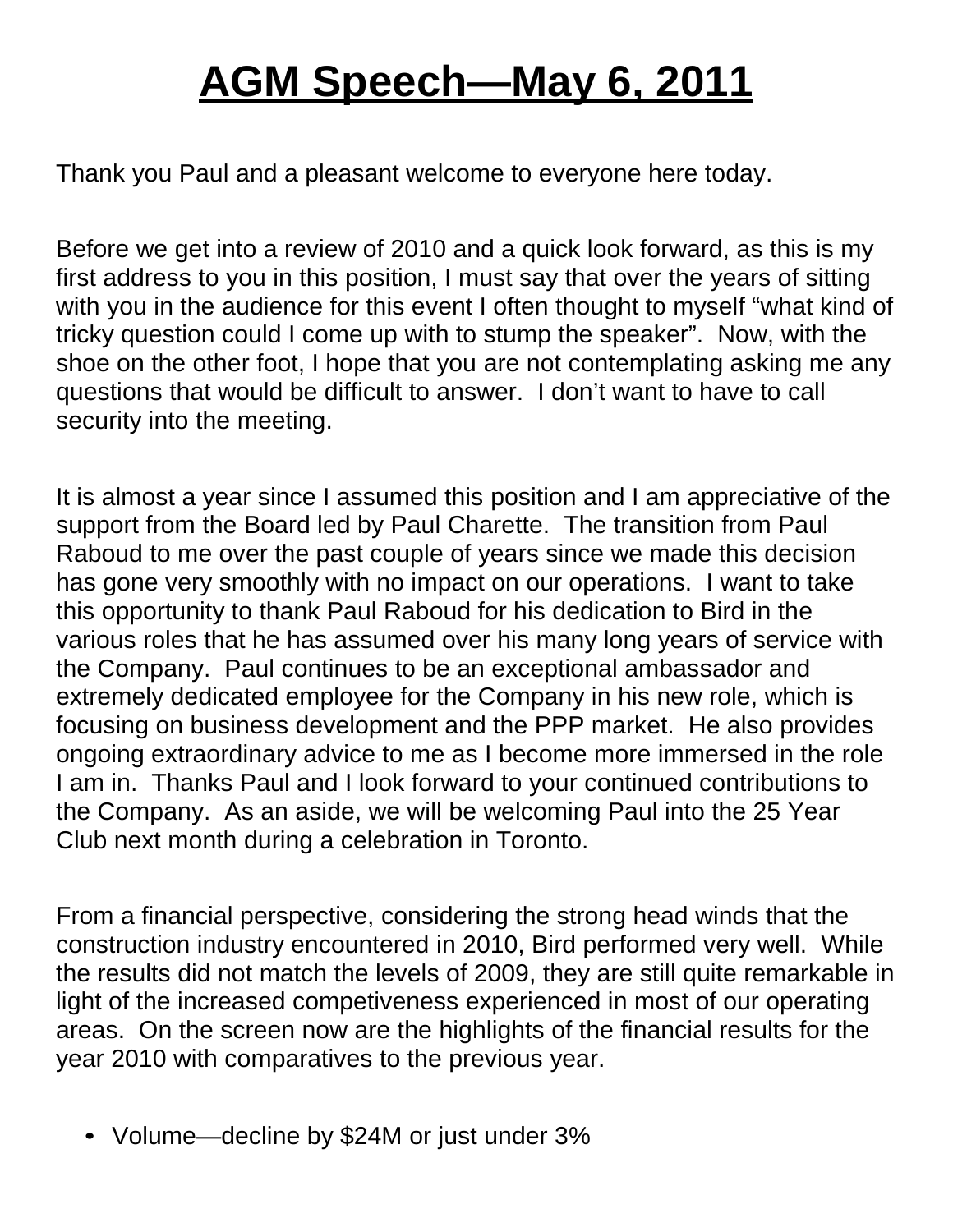- Pre tax income—down by \$19M or 25%
- Net income—down by \$9.5M or 17%
- Working capital—up by almost \$20M or 16%
- Awards—up by \$390M or 50%, led by 4 PPP projects that we will preview later (approx. \$500M)
- Backlog (record surpassing Q4 2008)—up \$328M or 36% (unfortunately RAM now removed from Backlog)
- All branches performed very well contributing to the 2010 results
- Market sector comparison 09 to 10

While we were busy securing and executing work to produce the financial results for 2010 that we just discussed and to position the Company for future earnings, a number of other initiatives were taking place within the Company to ensure that we are able to continue our growth into the future. In part, some of the highlights of 2010 included the following:

## A. Operationally

- 1. We turned over our first PPP projects that we were involved with. In Alberta, ASAP I, a bundle of 18 schools was turned over in June 2010. That project team of some 80 staff members in a Joint Venture with Graham Construction of Calgary was lead by Ian Boyd with staff coming from our Halifax, Saint John, Edmonton and Calgary branches. The second PPP project that was turned over was a bundle of 2 schools in New Brunswick that were designed and built in 16 months.
- 2. Lead by Paul Raboud, the Company secured another 4 PPP projects last year comprised of ASAP II in Edmonton & Calgary, RCMP E Division Headquarters in Surrey, OPP Stations scattered throughout Ontario and the Thunder Bay Courthouse in Ontario. As we entered 2011, we had 5 PPP projects under construction. The Surrey Outpatient Facility, which commenced construction in the fall of 2008, was recently turned over to the client.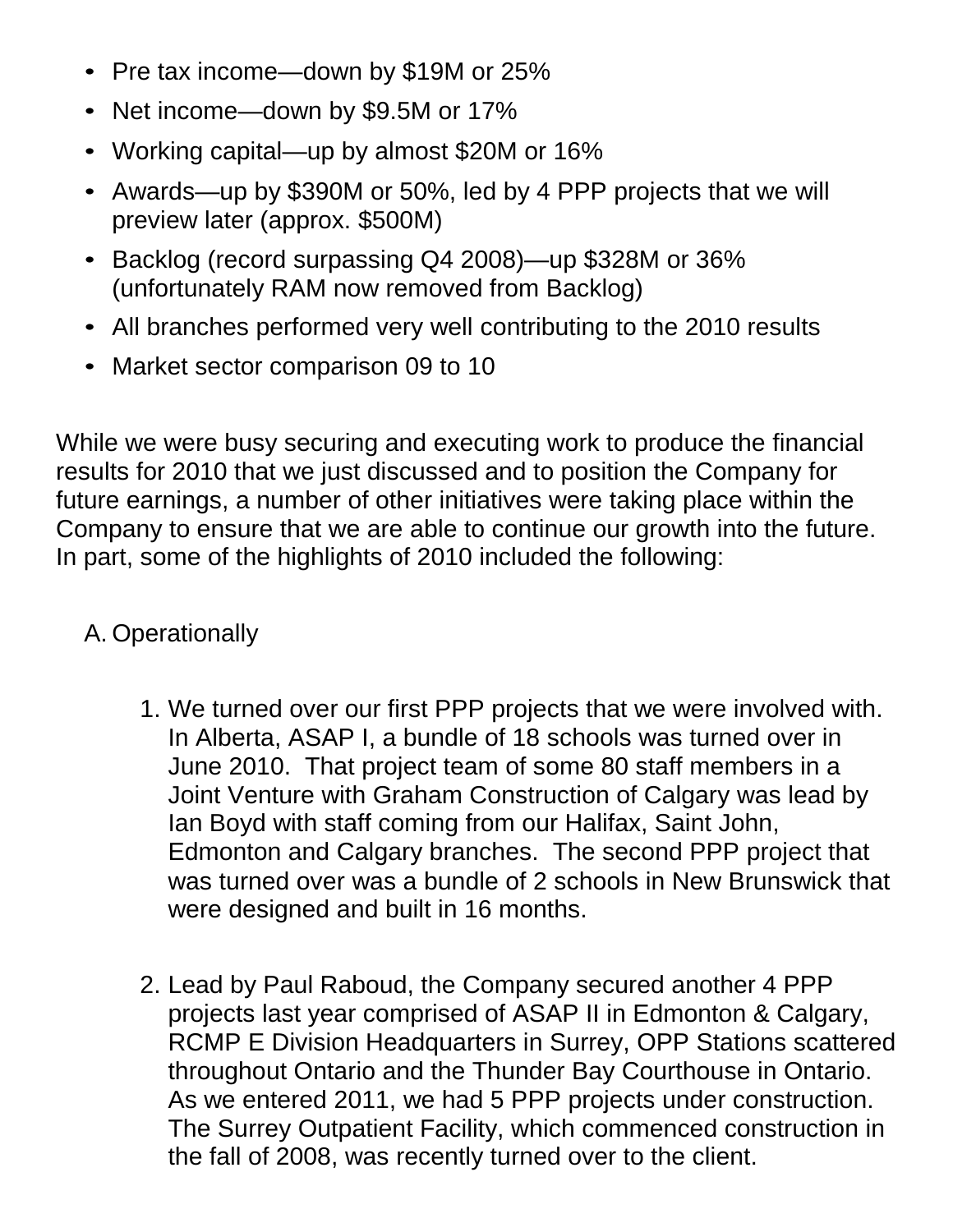- 3. The Company secured its first major project in Newfoundland, the Pleasantville consolidation project at the Canadian Forces Base in St. John's.
- 4. Other securements across the Company resulted in a record level of securements in 2010 and a record Backlog being carried into 2011.
- B. Behind the scenes
	- 1. With the commencement of full taxation of income trusts in January 2011, the Company completed its corporate reorganization from a trust back to a corporation. Now known as Bird Construction Inc., we are a regular dividend paying organization again.
	- 2. The accounting community is moving from Canadian GAAP to International Financial Reporting Standards and with this the Company has been making the required modifications to its accounting protocol to reflect these changes. The 2011 first quarter report to shareholders will be issued within the IFRS reporting framework.
	- 3. In late 2009 the Company made the decision to purchase the Viewpoint construction accounting package as a replacement for the aging Jonas system that has been in use by the Company for over a couple of decades. The Viewpoint system is a fully integrated ERP system with complete backroom accounting that is tied in to operational systems management. When fully functioning, we anticipate a streamlining of both our operational and accounting systems to better process data within the Company and to respond to our customers' needs. We have just commenced with the use of the Viewpoint system as the primary company accounting system after over a year of conversion and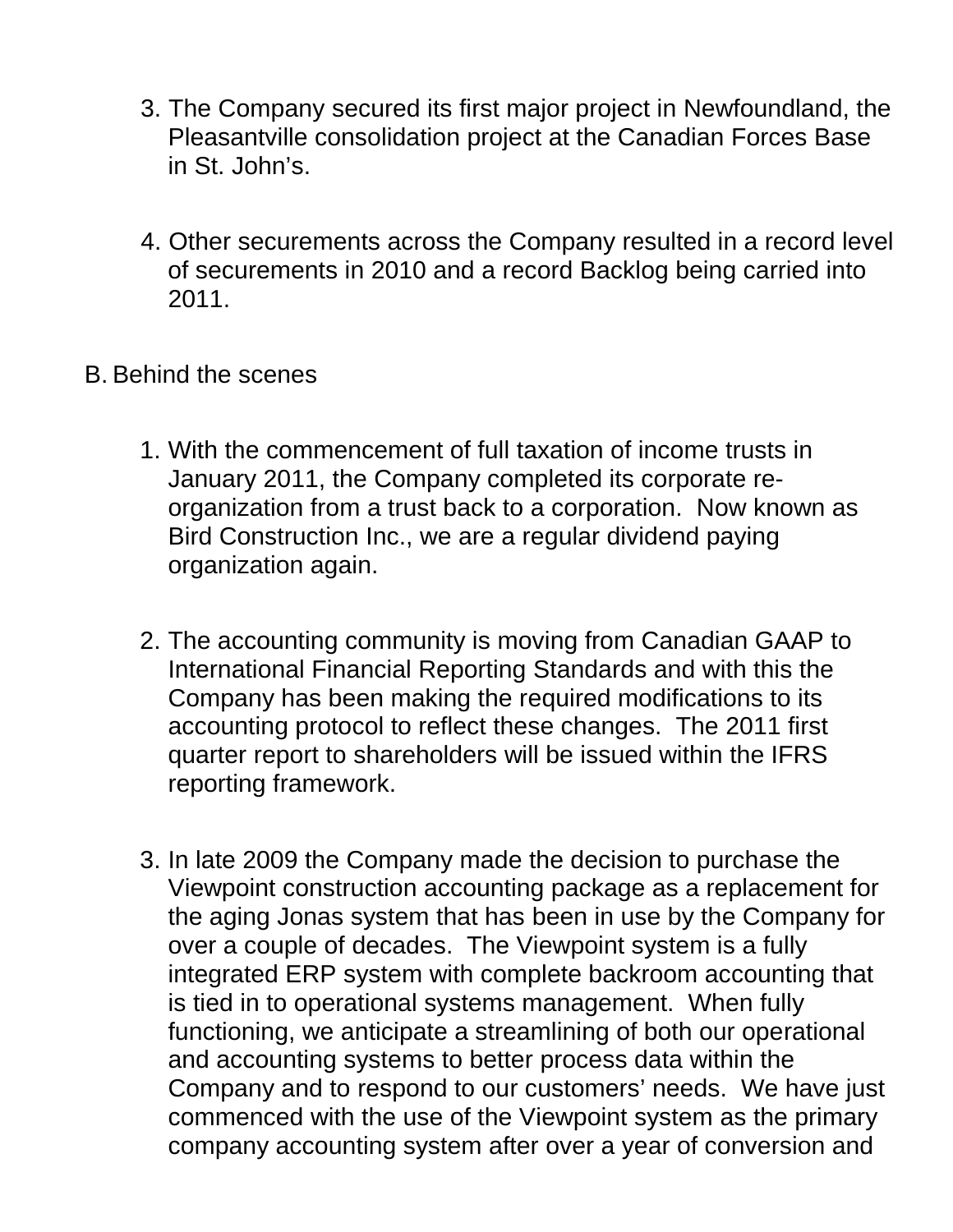testing. This process has been lead by Mike Langedock and Cindy Chic of our Winnipeg Controller's Department. They and their staff have been working virtually night and day for the last year to get this completed.

4. We have designed and launched our SharePoint site, a collaborative web based site for sharing documents and information both internally and externally related to our projects. This is expected to make document work flow in a more seamless manner with the various stakeholders on our projects. We are using this now internally to communicate with employees and externally on our large projects.

## C.Human Resources

As our employee base is the only real asset the Company has, we have applied a concentrated effort towards the continued recruitment, development and retention of our staff. The Company has continued to grow and added an additional 100 permanent staff members to our organization in 2010. Some of the initiatives undertaken by the Company in the last year or so related to employees included the following:

- 1. To assist with our growth, we established our Employee Referral Programs to promote the recruiting of staff for the Company. These are a set of programs designed to encourage our employees to work in the area of staff recruitment in order to compliment the work we are doing with our HR department.
- 2. We have increased the intensity of our employee development programs by providing regular training sessions to all levels of our staff. These are comprised of monthly lunch and learns on a wide range of general interest topics, quarterly technical & operationally based seminars that are presented by both internal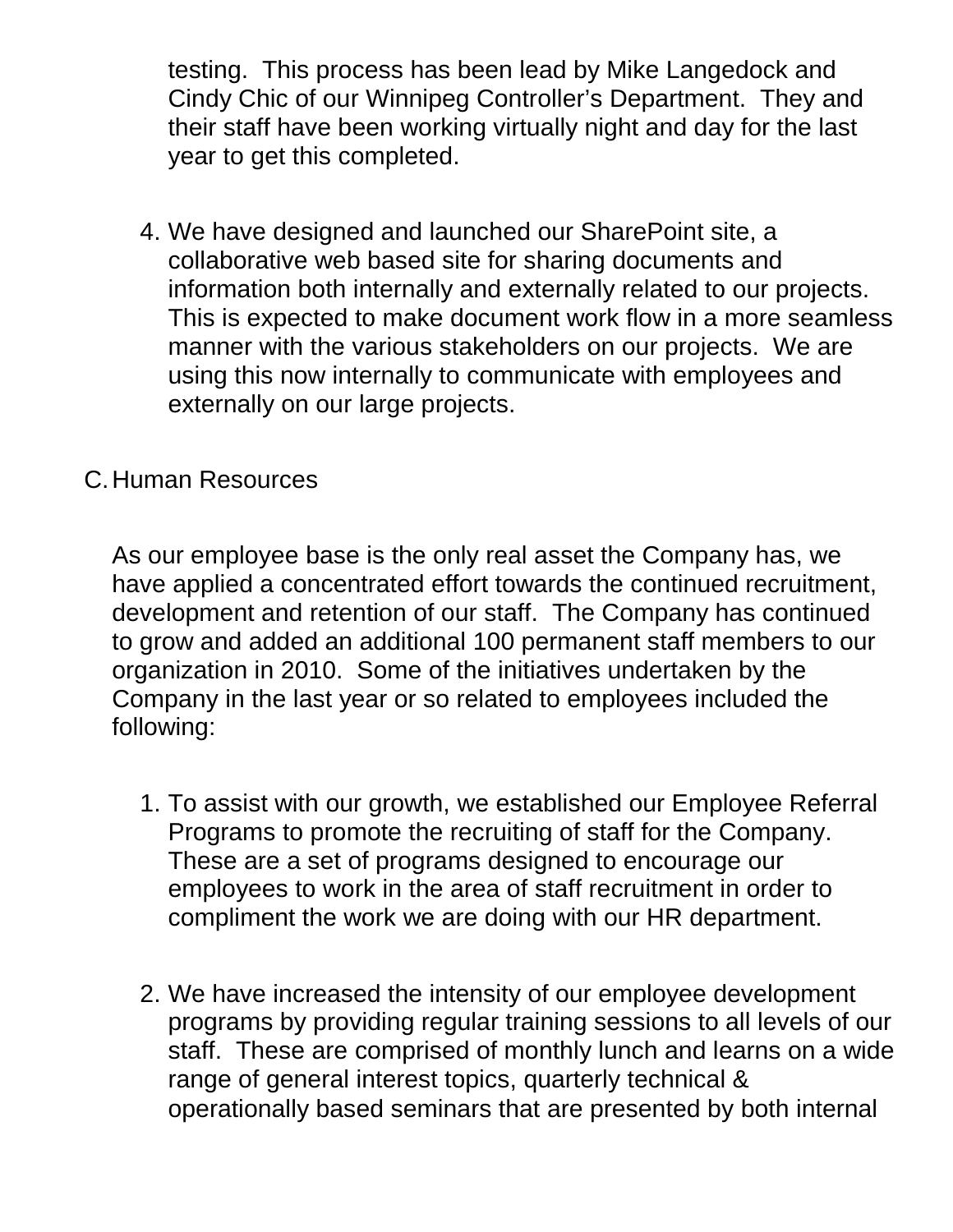and external speakers, and more extensive full day training sessions on a very targeted topic of need to the organization.

- 3. The pinnacle of our training programs, the Bird Leadership Academy, is scheduled to commence later this month. This 11 day, 5 module intensive training session is targeting potential leaders within the Company in an effort to accelerate their progression into leadership roles to facilitate succession planning and Company growth. In addition to Company speakers, the Academy will utilize top notch motivational and leadership lecturers from throughout North America and be presented at the Schulich School of Business on the York University campus in Toronto. We received 103 applications from the employees in Bird and have selected 22 to participate in the first session of the Academy. This initiative is being lead by Jim Brennan, our SVP based in Halifax.
- 4. Collaboration amongst our branches to pursue and execute construction projects has been more extensive than ever producing solid results for the Company and further instilling a culture of camaraderie amongst our staff. The majority of our major projects are being staffed with employees from multiple branches. As the size and complexity of the work we pursue and execute continues to expand, the requirement for a team effort with staff coming from where the expertise exists within the Company is paramount. We will continue to function in this manner.
- 5. Finally, in 2010 we celebrated the  $50<sup>th</sup>$  Anniversary of consecutive year's service of Richard Turchinetz. Richard commenced employment with Bird in 1960 as a timekeeper here in Winnipeg and progressed through the Company with significant roles in the Winnipeg, Edmonton and Toronto branches. Whether it is a good thing or a bad thing, Richard was responsible for hiring a number of current senior leaders in the Company, including Paul Raboud and myself. A celebration in Richard's honour for him and his family was held last fall in Toronto.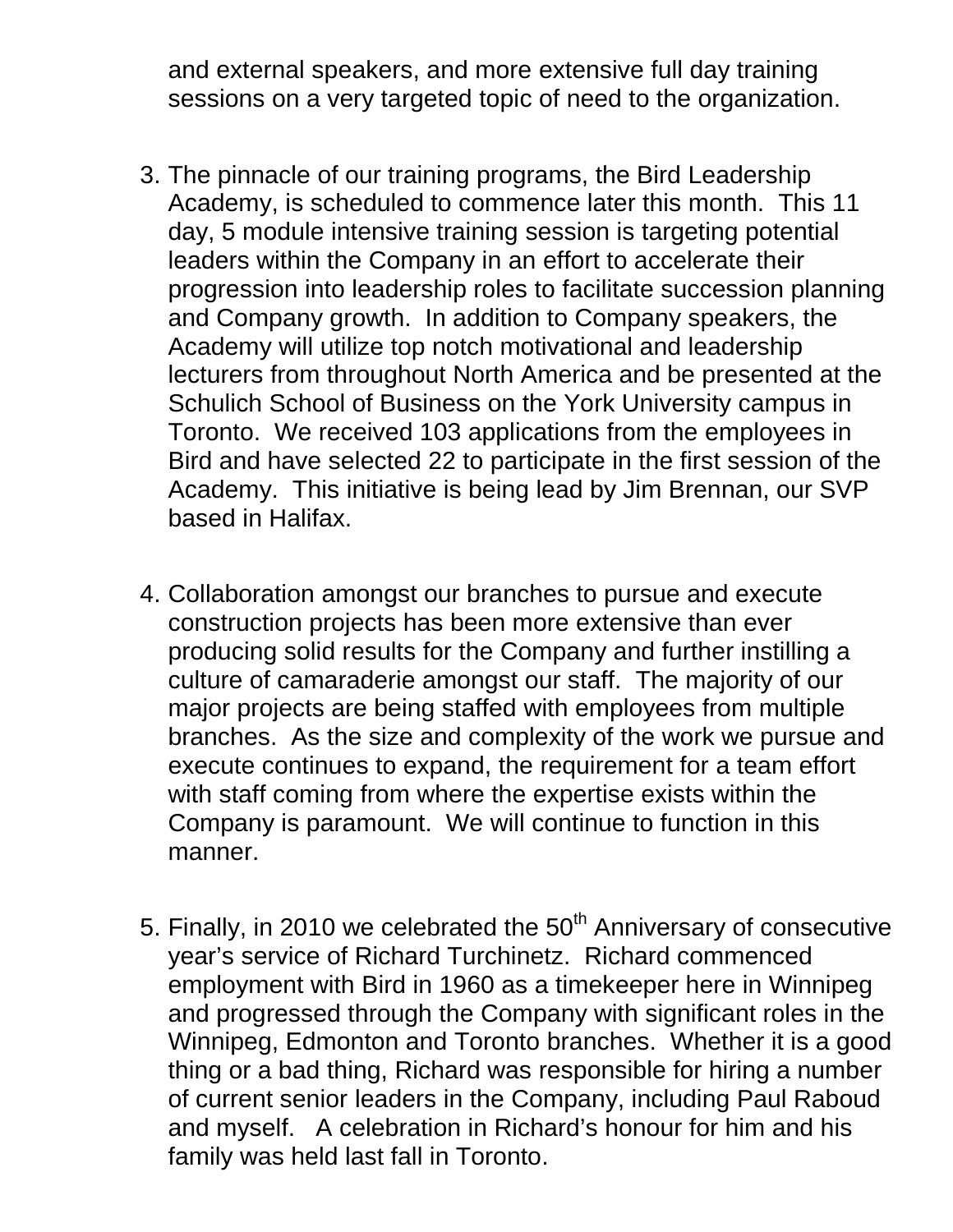Looking ahead to the remainder of 2011, this will be a very challenging year as the economic downturn fully makes its way through the construction industry. Bird, as do most contractors, has a full plate of work as evidenced by our record Backlog. However, the work now being processed through our books was secured in a more competitive environment and will have fees embedded within that work commensurate with that competition in mind.

With this record Backlog to burn off, we are working at full capacity in most of our operations. This will limit our ability to further secure more work until some capacity is created with the completion of some of the existing work on hand. It is our objective to target projects that will produce margins similar to that of earlier more buoyant years as we hopefully start to see the end of the recession relative to the construction marketplace.

While there are signs of this occurring, our earlier expectations that this would commence as we moved towards the end of 2011 and into 2012 are starting to be doubted. Projects that were supposed to move into design by the middle of this year allowing construction to proceed in late 2011 are not moving as quickly as expected. We are now of the opinion that it will be into the middle of 2012, at the earliest, before we see any significant improvement in the construction markets that we operate in producing bottom line results.

From coast to coast, the anticipated relative strength of our markets is as follows:

- BC is expected to remain very competitive and this area is one of the few where we will have some operational capacity.
- Southern Alberta is also expected to remain reasonably competitive with a large number of contractors pursuing a limited number of opportunities. We will have capacity here later in 2011.
- Northern Alberta, and in particular the oil sands where we have been strong in the past, is showing signs of opening up again. But the